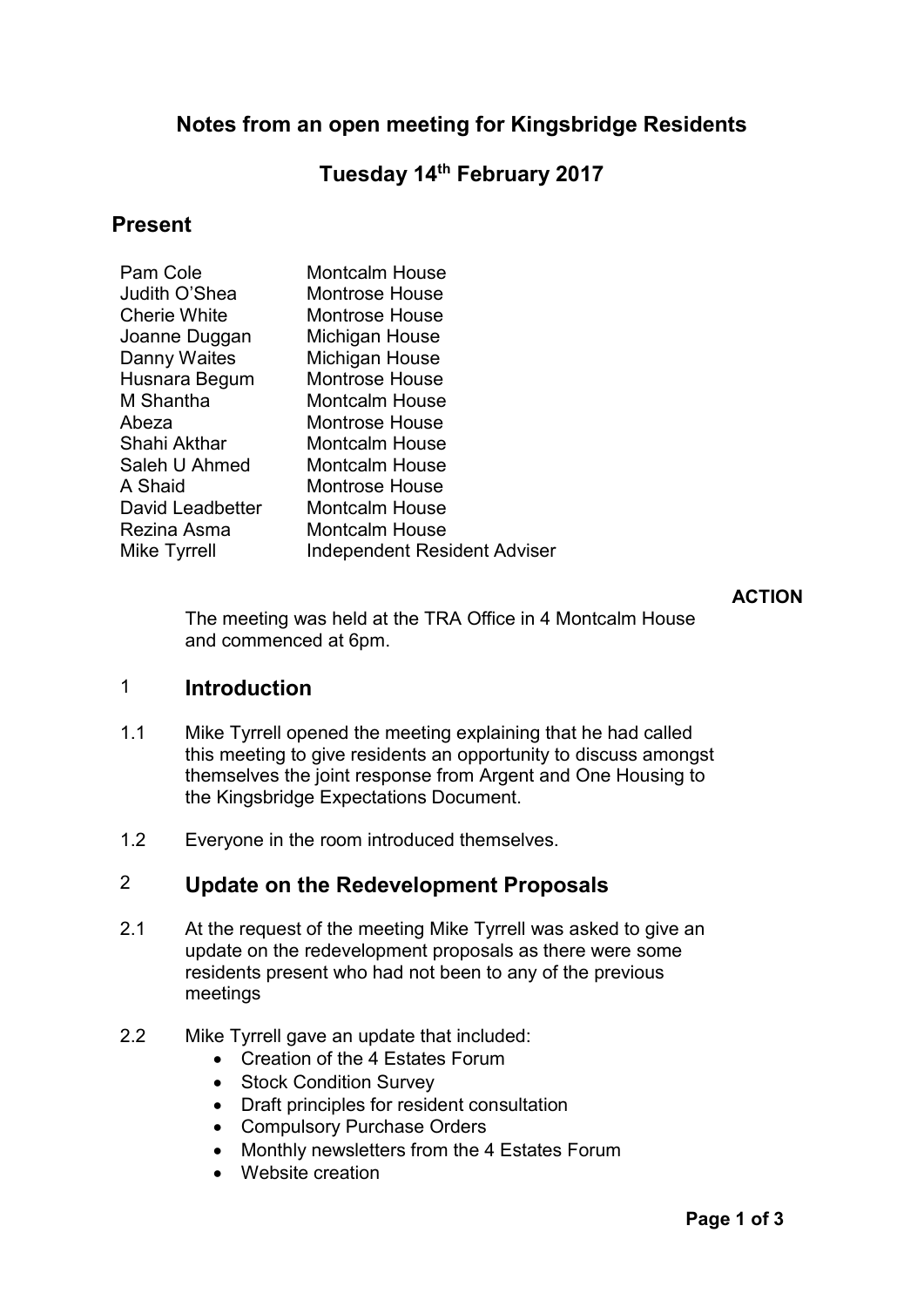### 3 Response to the Expectations Document

- 3.1 For those who were new, Mike Tyrrell and a number of others present explained how the Kingsbridge Expectations document came about resulting in the response given jointly by Argent and One Housing on 17<sup>th</sup> January 2017.
- 3.2 There was a discussion on the merits of responding to Argent and One Housing now on their response or waiting until formal consultation commences once the Stock Condition Survey is completed and options are proposed.
- 3.3 After some debate it was unanimously agreed to thank Argent and One Housing for their response but not to formally respond to it yet, as this should wait until the formal consultation period started. It was however agreed to note the following issues that were raised by residents at this meeting:
- 3.3.1 Parking was not mentioned and there was some concern that if the option to demolish and rebuild was agreed and the new homes were subject to a car free agreement, existing residents would lose their on street permits.
- 3.3.2 It was appreciated that rents would not be going up for the new homes, but what would the rent policy be on these new homes for subsequent years?
- 3.3.3 There is a commitment on rents but no mention of tenants' service charges in the document.
- 3.3.4 Would there be an appeal process if a leaseholder or OHG did not agree with the independent valuer's valuation of a property?
- 3.3.5 Will there be a ban on pets in the new homes, as there is in all the neighbouring new developments?
- 3.3.6 Will Leaseholders who choose to stay also get a Home Loss Payment?
- 3.3.7 Will non resident leaseholders who incur Capital Gains Tax have this covered by OHG?
- 3.4 Mike Tyrrell explained that OHG and Argent staff were around to answer any individual queries that residents wanted to raise every Tuesday and Thursday during February 2017 at the TRA Office, 4 Montcalm House. On Tuesday 21<sup>st</sup> February 2017, Sylheti speaking staff would be available to answer any queries.

MT